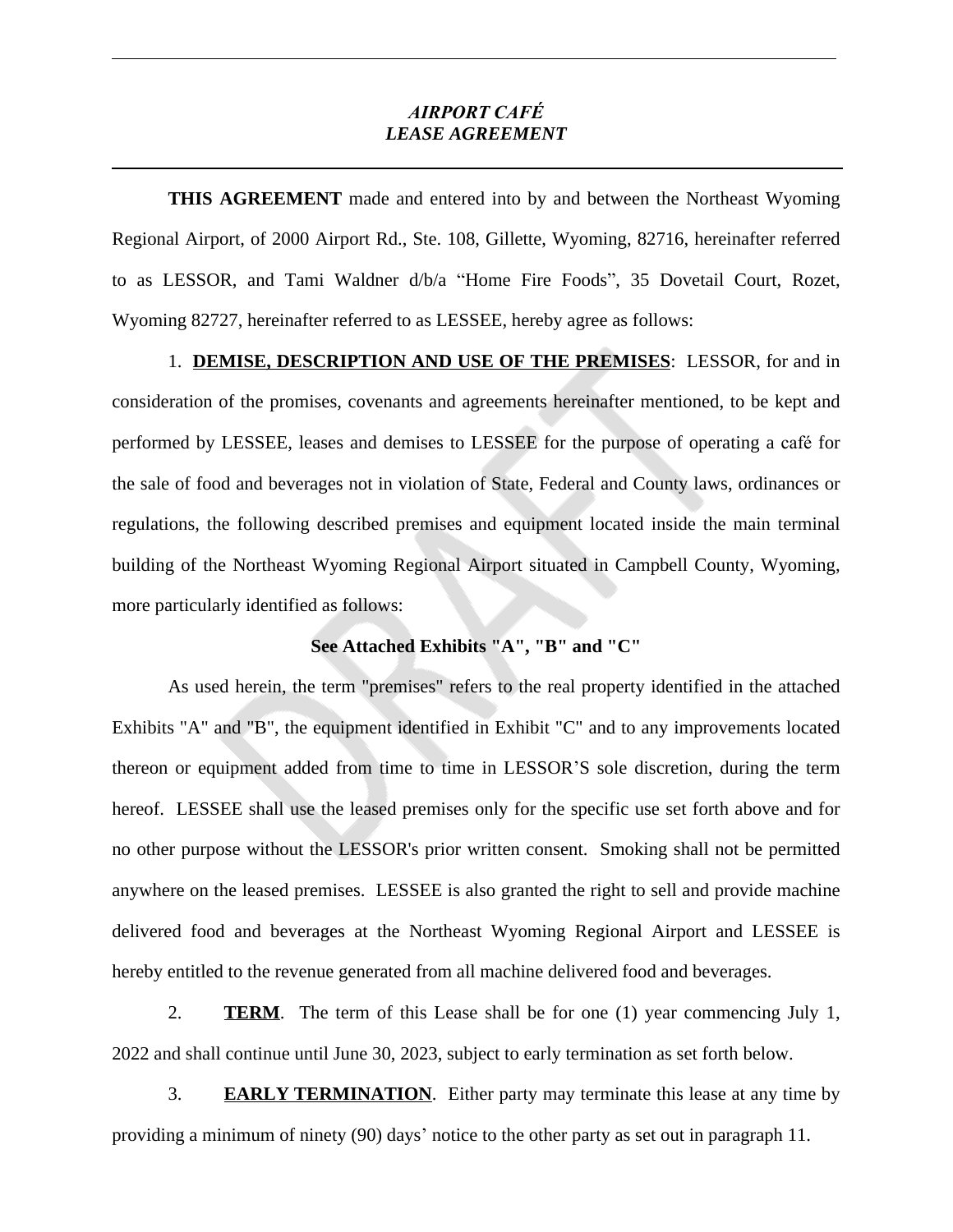4. **RENT**. LESSOR agrees that at the time of entering this lease the rent will be free of monetary remuneration. Rent payable under the lease may be reviewed by LESSOR and subject to change upon ninety (90) days written notice to LESSEE based upon revenues generated by LESSEE. At the commencement of the lease term, LESSEE shall pay to LESSOR a \$150.00 deposit for keys to the leased premises and a \$350.00 deposit for cleaning. After the lease term, the \$150.00 deposit for keys shall be returned provided LESSEE returns all keys at the end of the lease term. The \$350.00 cleaning deposit shall be returned at the end of the lease term if LESSEE returns the premises clean and in as good as condition as when it is received at the sole discretion of LESSOR.

5. **WARRANTIES OF TITLE AND QUIET POSSESSION**. LESSOR covenants that LESSOR is seized of the leased premises in fee simple and has full right to make this lease that LESSEE shall have quiet and peaceable possession of the leased premises during the term hereof.

6. **UTILITIES**. LESSOR promises and agrees to pay for all utilities used by LESSEE upon the premises, including by way of illustration and without limitation, gas, water, electricity, sewage, and garbage pickup. LESSEE shall be responsible for its own telephone charges.

7. **SIGNS AND ADVERTISING**. LESSEE may erect signs of such color, size or design as shall be found to be in keeping with the general design of the building and signs of the business located in the area, all in accordance with Federal, State or County laws, ordinances or regulations and applicable rules and regulations of the Northeast Wyoming Regional Airport. At the termination of this lease, LESSEE shall remove said sign(s).

8. **MAINTENANCE AND REPAIRS**. LESSEE shall keep in good order, condition and repair, the interior of said premises, including without limitation, the windows, doors, show cases, ceiling, floors, plumbing and interior walls, with the exception of painting the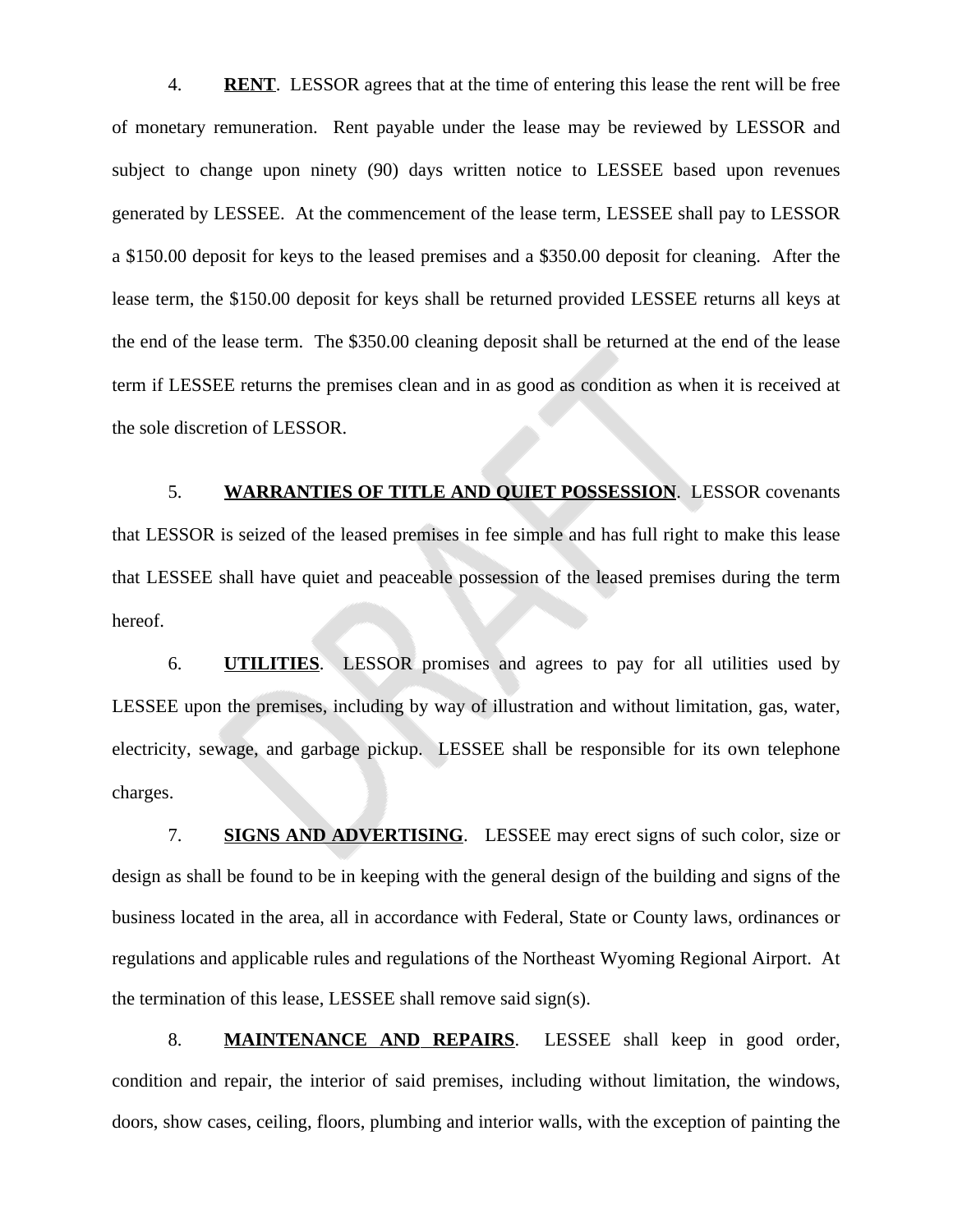interior walls which shall be maintained by LESSOR. LESSEE shall be responsible for keeping the leased premises clean. If LESSEE refuses or neglects to discharge its obligations noted above to the reasonable satisfaction of LESSOR, LESSOR may make such repairs or undertake such maintenance without liability for any loss or damage that may accrue to LESSEE's merchandise, fixtures or other property. Upon completion of such work, LESSEE shall promptly reimburse LESSOR for all costs incurred or LESSOR may deduct such costs from the money deposited with LESSOR.

LESSEE shall return the premises at the expiration of this lease in as good condition as it received the same, ordinary wear and tear excepted. LESSEE shall not have the right to make any alterations, improvements, or additions to the premises without first obtaining LESSOR'S written consent.

LESSEE shall have the right to install show cases or equipment which may be removed at the expiration of this lease with the approval of the airport manager, provided LESSEE is not in default, and providing further that LESSEE shall restore the premises to its pre-installation condition.

LESSEE shall be liable for the costs of all repairs to the premises made necessary by reason of any act or omissions of the LESSEE, or its agents or servants, or by its customers.

LESSOR shall keep in good order, condition and repair, the basic equipment supplied by LESSOR under the terms of this lease, such as the freezer, refrigerator, stove, grill, ice machine and disposal and all exterior parts of the building, including by way of illustration, foundation, roof, sewers, service pipeline, lines up to and including the meters, permanent canopies, exterior walls, gutters, down spouts and exterior painting, and LESSOR shall maintain the heating and air conditioning system. LESSOR shall also maintain and clean all public and common areas of the building, including the restrooms. LESSOR shall also be responsible for cleaning and maintaining the hood vents.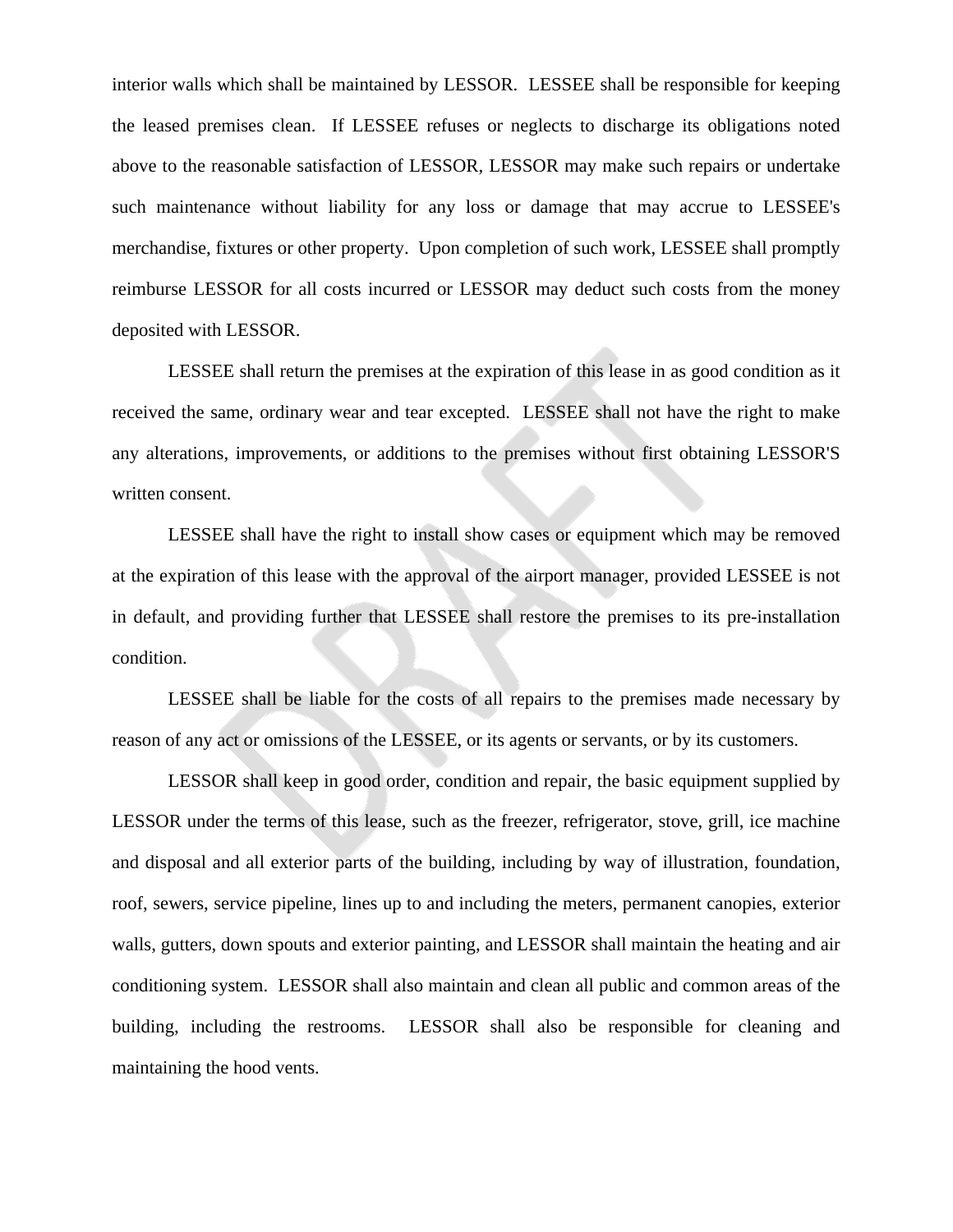LESSOR shall not be required to make any repairs of the structural parts of the building, which become necessary or desirable by reason of any act or negligence of LESSEE, its agents, invitees or employees, in which event the same shall be the obligation of LESSEE. LESSEE shall forthwith at its own cost and expense, replace with glass of the same quality, any cracked or broken glass, including plate glass, and any interior and exterior windows and glass in the doors of the demised premises when the breakage is caused by LESSEE or LESSEE'S invitees.

9. **HOURS OF BUSINESS**. LESSEE shall always during the term of this lease be open to the public for business Monday through Friday, 10:00 a.m. to 2 p.m. LESSEE will inform the Airport Administration office and will place "Café Closed" signage in the café seating area of any cafe closures outside the established business hours. The holidays of New Year's Day, Good Friday, Easter, Independence Day, Memorial Day, Thanksgiving Day, Christmas Day are optional days in which the LESSEE may be open but not required under the terms of this lease

LESSEE acknowledges that LESSOR has a legitimate interest in regulating and establishing uniform hours of business for the benefit of patrons of the Northeast Wyoming Regional Airport and a breach of this paragraph will constitute a material breach of this agreement warranting LESSOR to exercise the options under Default. It is further agreed and understood that LESSOR desires and encourages extended hours of operation beyond those delineated in this lease.

10. **INSURANCE**. LESSOR shall be responsible for insuring the premises against loss by fire or casualties. In the event of the destruction of or major damage to the premises because of fire or other causes, LESSOR shall have the election to either terminate the lease or rebuild as LESSOR in its sole judgment shall deem best. During the time LESSEE is unable to use the premises because of repairs or rebuilding, all rent provided for herein shall abate.

LESSEE shall be responsible for obtaining and maintaining a policy of public liability insurance with respect to the leased premises having policy limits of at least \$1,000,000.00 per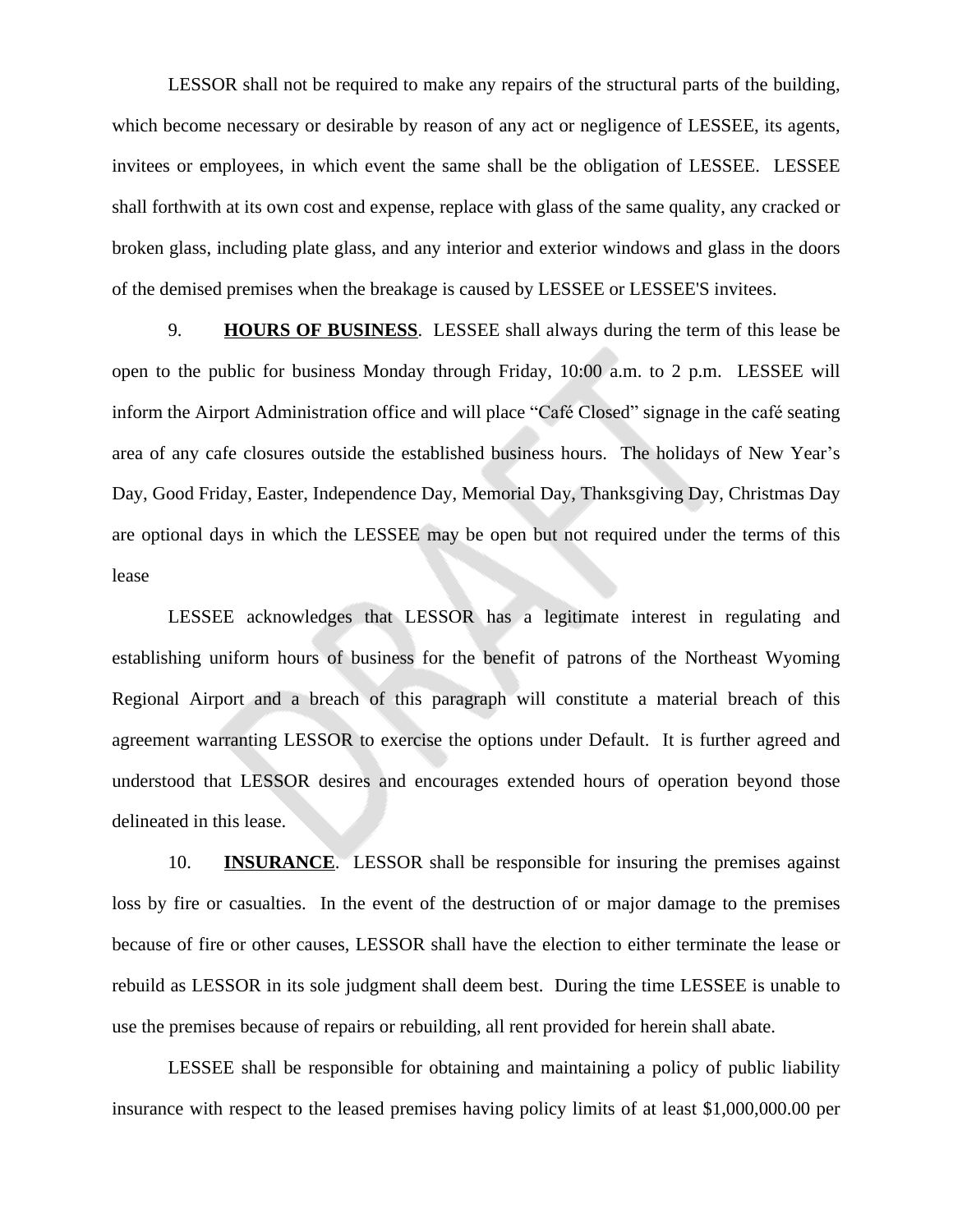occurrence and \$2,000,000.00 annual aggregate, for bodily injury or property damage. Said policy shall identify LESSOR as an additional insured. A certificate of insurance evidencing coverage shall be delivered within ten (10) days of the signing of this Agreement.

11. **NOTICES**. All notices, demands or other writings in this lease provided to be given or made or sent, or which may be deemed to have been fully given or made or sent when made in writing and hand delivered or deposited in the United States mail, certified or registered and postage prepaid, and addressed as follows:

| <b>TO LESSOR:</b> | Northeast Wyoming Regional Airport<br>2000 Airport Road, Ste. 108<br>Gillette, Wyoming 82716 |
|-------------------|----------------------------------------------------------------------------------------------|
| <b>TO LESSEE:</b> | Tami Waldner<br><b>35 Dovetail Court</b><br>Rozet, Wyoming 82727                             |

The address to which the notice, demand or other writing may be given or made or sent to any party as above provided may be changed by written notice given by such party as above provided.

12. **INDEMNIFICATION OF LESSOR**. LESSOR shall not be liable for any loss, injury, death or damage to persons or property which at any time may be suffered or sustained by LESSEE or by any person whosoever may at any time be using or occupying or visiting the demised premises or the catering business conducted by LESSEE, or be in, or about the same, whether such loss, injury, death or damage shall be caused by or in any way result from or arise out of any act, omission or negligence of LESSEE or any occupant, subtenant, visitor or user of any portion of the premises or the catering business of LESSEE, or shall result from or be caused by any other matter or thing whether of the same kind as or of a different kind than the matters or things above set forth, and LESSEE shall indemnify LESSOR against all claims, liability, death or damage. LESSEE shall have and provide personal property and liability insurance showing LESSOR as an additional insured as set out above in Paragraph 10, "Insurance". LESSEE hereby waives all claims against LESSOR for damages to the building and property of LESSEE in, on, or about the premises, from any cause arising at any time. The preceding sentence shall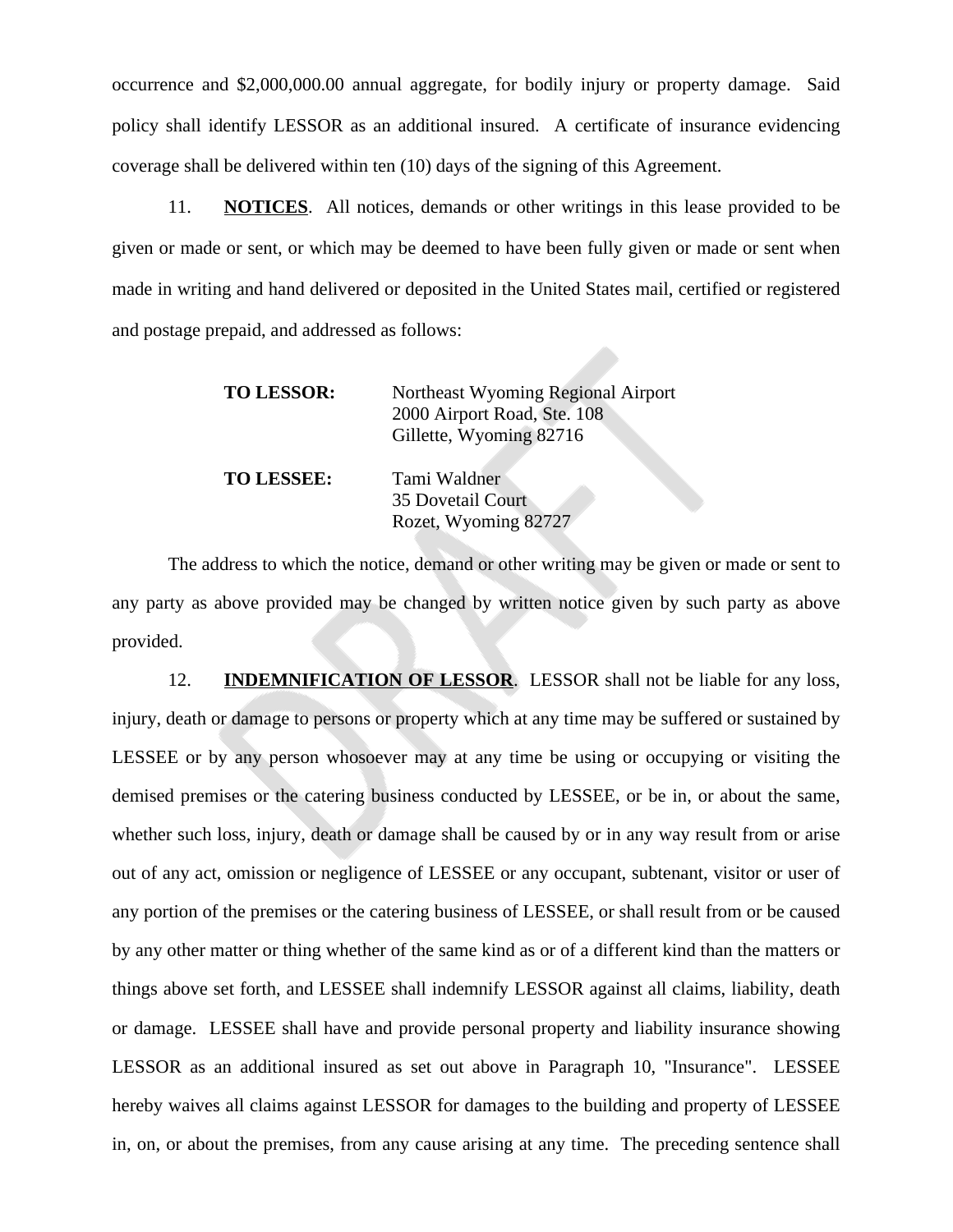not apply to loss, injury, death or damage arising by reason of the intentional misconduct of LESSOR, its agents or employees.

13. **ATTORNEY'S FEES**. If any legal action is brought to enforce provisions of this contract, the prevailing party shall be entitled to recover from the other party as part of the prevailing party's costs, reasonable attorney's fees, the amount of which shall be fixed by the Court and shall be made a part of any judgment or decree rendered.

14. **DEFAULT**. When either party shall be deemed in default under the terms of this agreement, notice of said default shall be provided in writing pursuant to paragraph eleven (11) above and the party deemed in default shall have ten (10) days to cure said default provided notice has not been given previously for the same violation. In case of default accruing from the terms of this agreement and entry made by the LESSOR, said LESSOR may re-let said premises for the remainder of said term for the highest rent obtainable, and may recover from the LESSEE any deficiency between the amount so obtained and the rent and late fees herein reserved. In the case of any such default, LESSOR shall and may exercise legal remedies and re-enter the premises and remove all persons and property therefrom and in such event the LESSEE hereby waives service of any notice in writing or intention to re-enter, notice to terminate or demand for possession.

Any of the following events shall constitute default herein:

- a. LESSEE's failure to perform any other duty or obligation imposed upon it by this lease.
- b. The filing of a petition in bankruptcy or insolvency, or for reorganization under any bankruptcy act or the making of an assignment for the benefit of creditors by LESSEE.
- c. The sale of the interest of LESSEE in the premises under execution or any other legal process.

15. **SUCCESSORS**. This lease and agreements herein contained shall be binding upon and inure to the benefit of the parties hereto and their respective heirs, executors, administrators, successors, and assigns.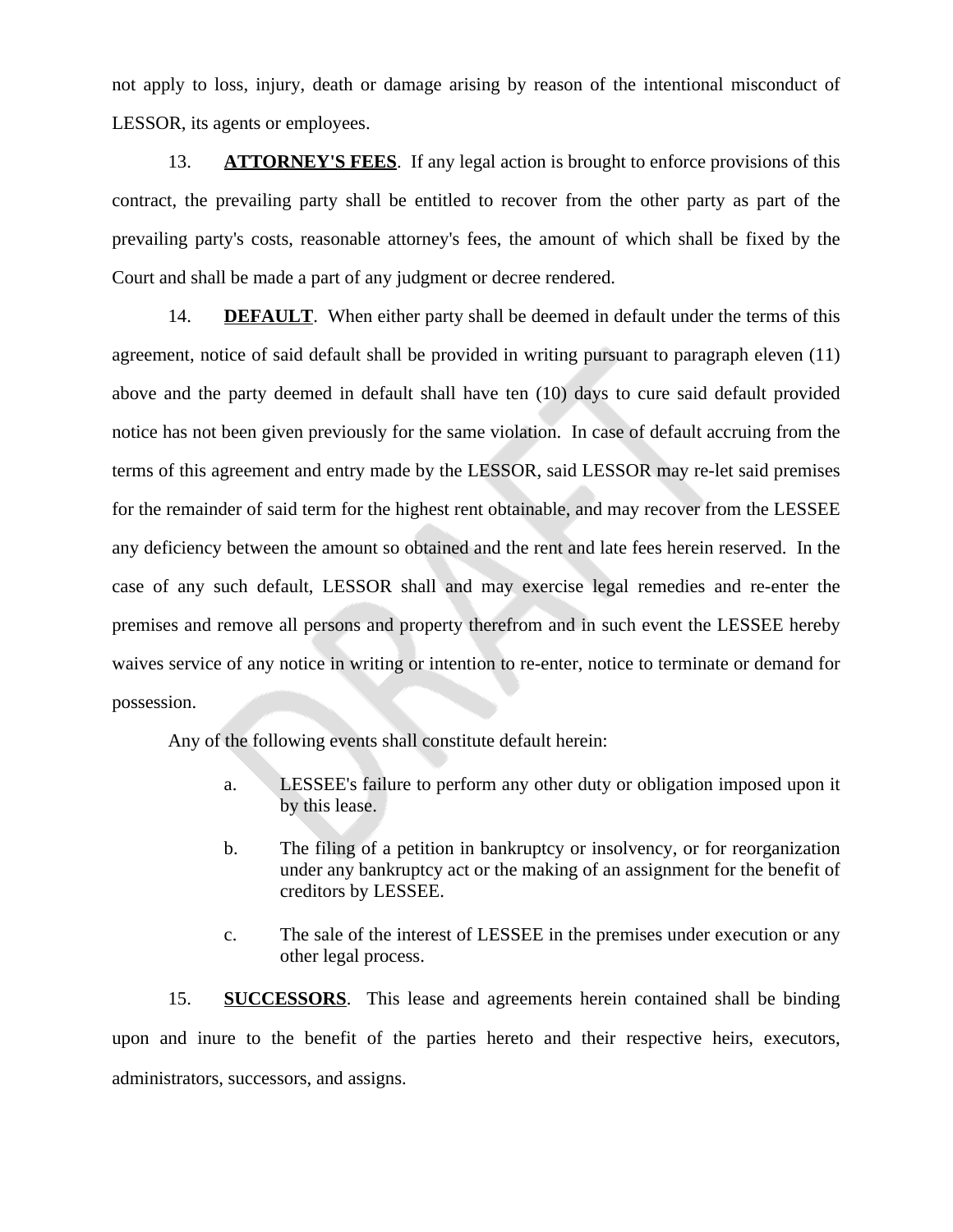16. **TIME IS OF THE ESSENCE**. Time is of the essence of this lease and of each covenant, term, condition and provision hereof.

17. **SECTION CAPTIONS**. The captions appearing after the section number designations of this lease do not in any way limit or amplify the terms and provisions of this lease.

18. **ENTIRE AGREEMENT**. This Lease Agreement represents the entire agreement between the parties and no further amendment, change or understanding shall be binding on either party unless in writing and executed by both parties hereto.

19. **ALCOHOLIC BEVERAGES**. It is understood at the time of entering into this agreement that LESSEE does not currently have a liquor license, however, LESSEE may seek to obtain such a license. Both parties to this Agreement recognize the importance of safety to the traveling public and the detrimental effect that can occur should the public perceive that employees of LESSOR or the employees of other air transportation companies located at the Northeast Wyoming Regional Airport are, or have the intent of, consuming alcoholic beverages while on duty. Thus, in the event LESSEE obtains a liquor license, LESSEE agrees to use its best efforts to not serve any alcoholic beverages on the premises to any employee of any air transportation company except when such employee is off duty, not in uniform and then only in compliance with the State of Wyoming liquor laws and regulations. LESSEE shall be deemed to use best efforts if it does not serve any such employee in uniform and those known employees out of uniform only after inquiry that they are off duty. No alcoholic beverages shall be allowed on the premises in any manner whatsoever unless LESSEE first obtains a Wyoming Liquor License.

20. **SUBLEASE WITH APPROVAL**. LESSEE shall not sublease or assign its interest in this Lease Agreement without the prior written consent of the LESSOR.

21. **RIGHT OF INSPECTION**. LESSOR reserves the right to inspect the premises at any time.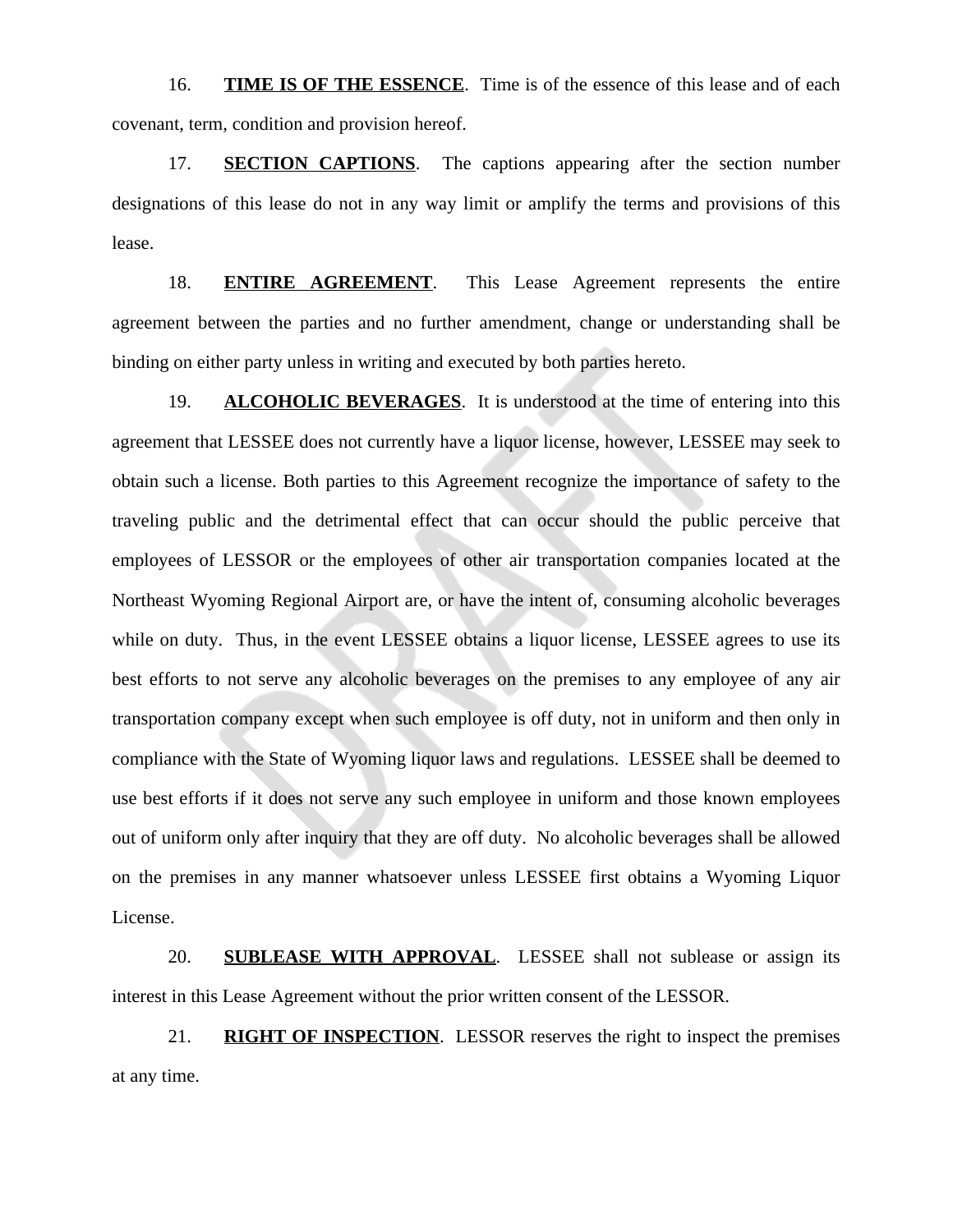22. **NON-DISCRIMINATION**. The premises are to be operated for the use and

benefit of the public. Public use is to be determined as follows:

- a. LESSEE will furnish good, prompt, and efficient services adequate to meet the demands for its service at the Airport.
- b. LESSEE will furnish services on a fair, equal, and nondiscriminatory basis to all users thereof.
- c. LESSEE agrees to charge fair, reasonable, and nondiscriminatory prices for each unit of sale or service, provided that the LESSEE may make reasonable and nondiscriminatory discounts, rebates, or other similar types of price reductions to volume purchasers.
- d. The Lessee will not discriminate against any person or class of persons by reasons of race, color, creed or national origin in providing any services or in the use of any of its facilities. The LESSEE further agrees to comply with such enforcement procedures as the United States or LESSOR might demand.

23. **MISCELLANEOUS**. The failure of LESSOR to insist upon strict performance

of any of the provisions of this Agreement shall not be deemed a waiver of any subsequent breach or default.

**IN WITNESS WHEREOF**, the parties have executed this Lease at Gillette, Campbell

County, Wyoming this 1 st day of July, 2022.

## **NORTHEAST WYOMING REGIONAL AIRPORT BOARD (LESSOR)**

BY: \_\_\_\_\_\_\_\_\_\_\_\_\_\_\_\_\_\_\_\_\_\_\_\_\_\_\_\_\_\_\_\_\_\_\_\_\_\_\_

Owen Lindblom President

## **(LESSEE)**

 $BY:$ 

Tami Waldner d/b/a "Home Fire Foods"